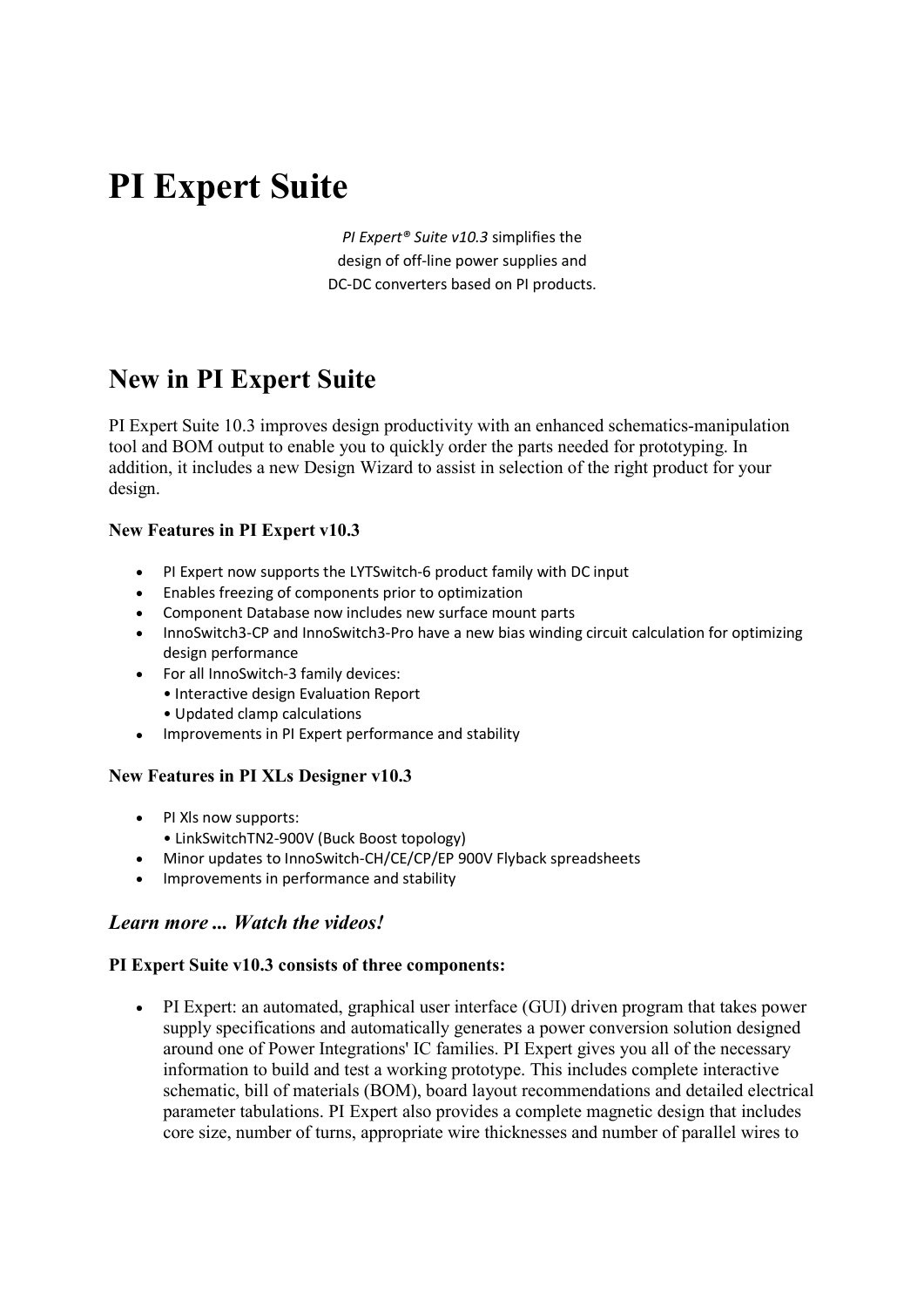be used for each winding. Detailed winding instructions for mechanical assembly are also generated. The program reduces design time from days to minutes.

- PI Xls Designer: PI Xls Designer is a spreadsheet based application that gives the power supply designer more control during the design process. Transformer construction support including detailed winding instructions for mechanical assembly is also generated. PI Xls Designer takes input, output and all other necessary design specifications and performs all the necessary calculations to design and evaluate a power conversion solution using Power Integration's ICs.
- PI Viewer: a method for viewing design files created with older versions of PI Expert.

In addition, you can order transformer prototypes for PI Expert-generated designs through Power Integrations' Rapid Transformer Sample Service (RTSS). A quick-start guide describing how to create a compatible design file is available at https://ac-dc.power.com/design-support/rapidtransformer-samples/.

| <b>Design Software</b><br><b>Support for</b><br><b>PI Products</b> |                | <b>PI Expert</b> | PI XI <sub>s</sub> |
|--------------------------------------------------------------------|----------------|------------------|--------------------|
| <b>DPA-Switch</b>                                                  | $\mathsf{X}^1$ |                  | $X^2$              |
| <b>HiperLCS</b>                                                    |                |                  | $X^5$              |
| <b>HiperPFS</b>                                                    |                |                  | $\mathsf{X}^6$     |
| HiperPFS-2                                                         |                |                  | $\mathsf{X}^6$     |
| HiperPFS-3                                                         |                |                  | $\mathsf{X}^6$     |
| HiperPFS-4                                                         |                |                  | $X^6$              |
| HiperTFS-2                                                         |                |                  | $\mathsf{X}^7$     |
| <b>InnoSwitch3-CE</b>                                              | $\mathsf{X}^1$ |                  | $\mathsf{X}^1$     |
| InnoSwitch3-CP                                                     | $\mathsf{X}^1$ |                  | $\mathsf{X}^1$     |
| <b>InnoSwitch3-EP</b>                                              | $\mathsf{X}^1$ |                  | $\mathsf{X}^1$     |
| <b>InnoSwitch3-Pro</b>                                             | $\mathsf{X}^1$ |                  | $\mathsf{X}^1$     |
| <b>InnoSwitch-CE</b>                                               |                |                  | $\mathsf{X}^1$     |

# **Design Software Support Overview**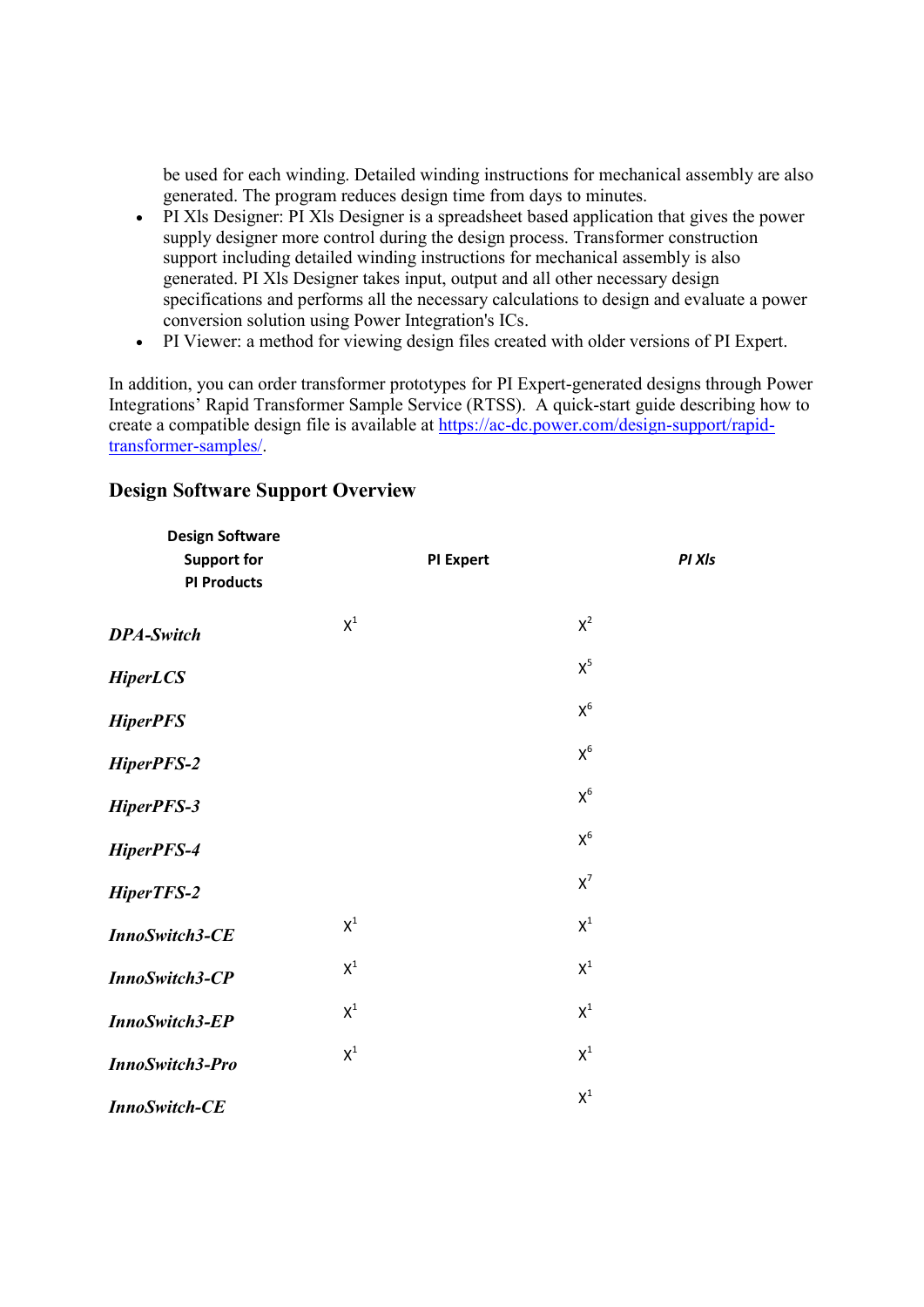| <b>InnoSwitch-CH</b> |                | $\mathsf{X}^1$ |
|----------------------|----------------|----------------|
| <b>InnoSwitch-CP</b> |                | $\mathsf{X}^1$ |
| <b>InnoSwitch-EP</b> |                | $\mathsf{X}^1$ |
| LinkSwitch-II        |                | $X^3$          |
| LinkSwitch-3         |                | $X^1$          |
| LinkSwitch-4         |                | $X^1$          |
| LinkSwitch-CV        | $\mathsf{X}^1$ | $X^3$          |
| LinkSwitch-HP        | $X^1$          | $X^1$          |
| LinkSwitch-LP        |                | $X^1$          |
| LinkSwitch-PH        | $\mathsf{X}^1$ | $X^8$          |
| LinkSwitch-PL        | $X^1$          | $X^{15}$       |
| LinkSwitch-TN        |                | $X^4$          |
| LinkSwitch-TN2       |                | $X^4$          |
| LinkSwitch-XT        | $X^1$          | $X^1$          |
| LinkSwitch-XT2       |                | $X^1$          |
| LinkZero-AX          |                | $\mathsf{X}^1$ |
| LinkZero-LP          |                | $X^1$          |
| LYTSwitch-0          |                | $X^{12}$       |
| LYTSwitch-1          |                | $X^{16}$       |
| LYTSwitch-2          |                | $X^1$          |
| LYTSwitch-3          |                | $X^{10}$       |
| LYTSwitch-4          |                | $X^{11}$       |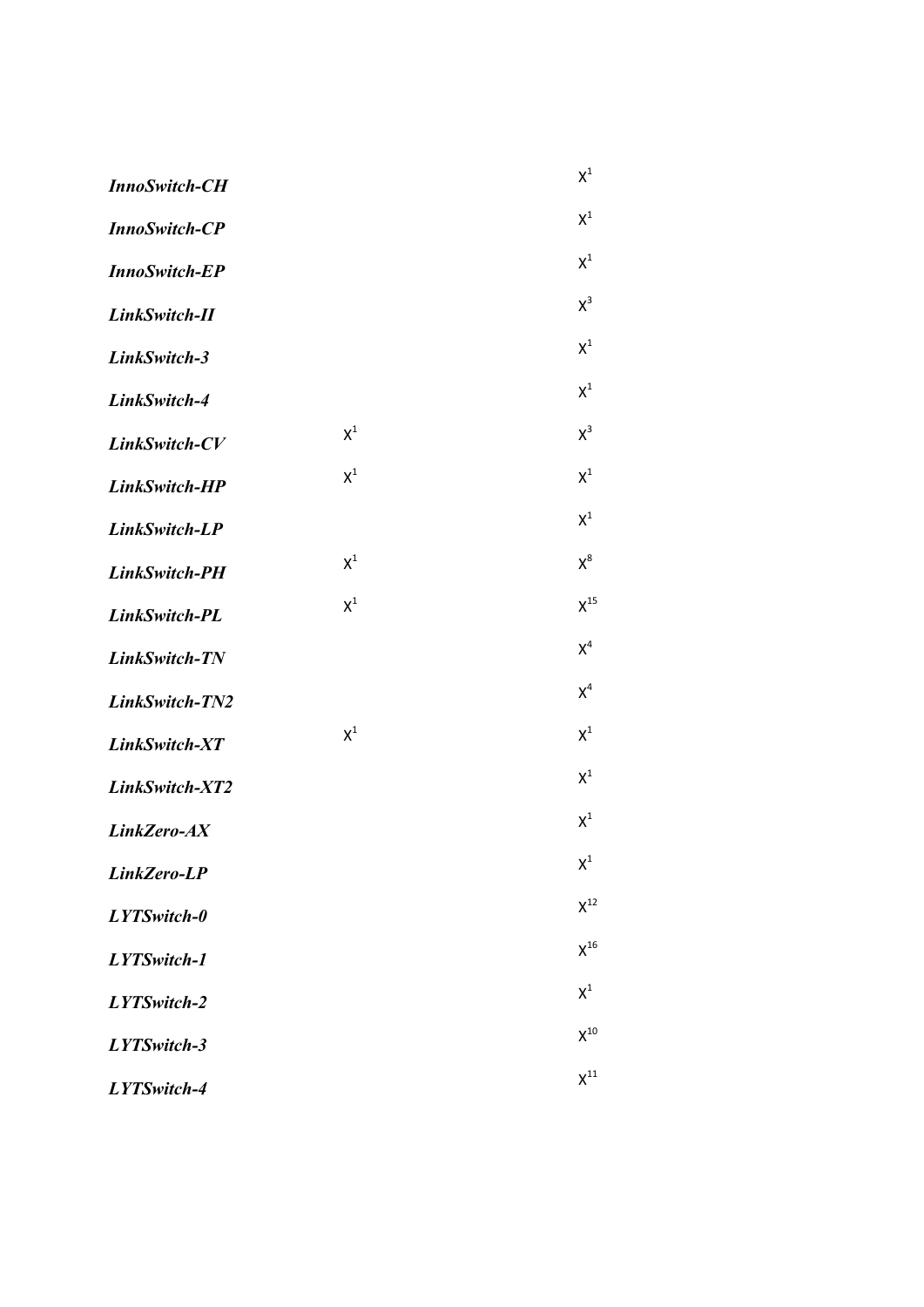| LYTSwitch-5           |       | $X^{10}$ |
|-----------------------|-------|----------|
| LYTSwitch-6           | $X^1$ | $X^1$    |
| LYTSwitch-7           |       | $X^{12}$ |
| <b>TinySwitch-III</b> | $X^1$ | $X^1$    |
| TinySwitch-4          | $X^1$ | $X^1$    |
| TinySwitch-LT         |       | $X^1$    |
| <b>TOPSwitch-HX</b>   | $X^1$ | $X^1$    |
| <b>TOPSwitch-JX</b>   | $X^1$ | $X^1$    |

## *NOTES:*

- 1. Only supported in the Flyback topology
- 2. Supported in both the Flyback and Forward topologies
- 3. Supported in both the Flyback and Tapped-Buck topologies
- 4. Supported in Flyback, Buck and Buck-Boost topologies
- 5. Supported in LLC Resonant topology
- 6. Supported in Boost topology
- 7. Supported in Two Switch Forward topology
- 8. Supported in Flyback and Buck topologies
- 9. Supported in Flyback, Tapped-Buck, Buck and Buck-Boost topologies
- 10. Supported in Flyback, Buck, Buck-Boost and Tapped-Buck Boost topologies
- 11. Supported in Flyback, Buck and Tapped-Buck topologies
- 12. Supported in Buck topology
- 13. Supported in Flyback, Buck, Buck Boost and Tapped-Buck topologies
- 14. Supported in Flyback, Buck, Boost, Buck-Boost and Tapped-Buck Boost topologies
- 15. Supported in Flyback, Buck, Boost, Buck-Boost and Tapped-Buck topologies
- 16. Supported in Buck and Buck-Boost topologies
- 17. Supported in Switched Valley-Fill PFC with Flyback topology
- 18. Supported in Flyback and Switched Valley-Fill PFC with Flyback topologies

# **Get** *PI Expert!*

**Download** *PI Expert Suite v10.3* (contains PI Expert, PI Xls and PI Viewer)

## **Installation Instructions**